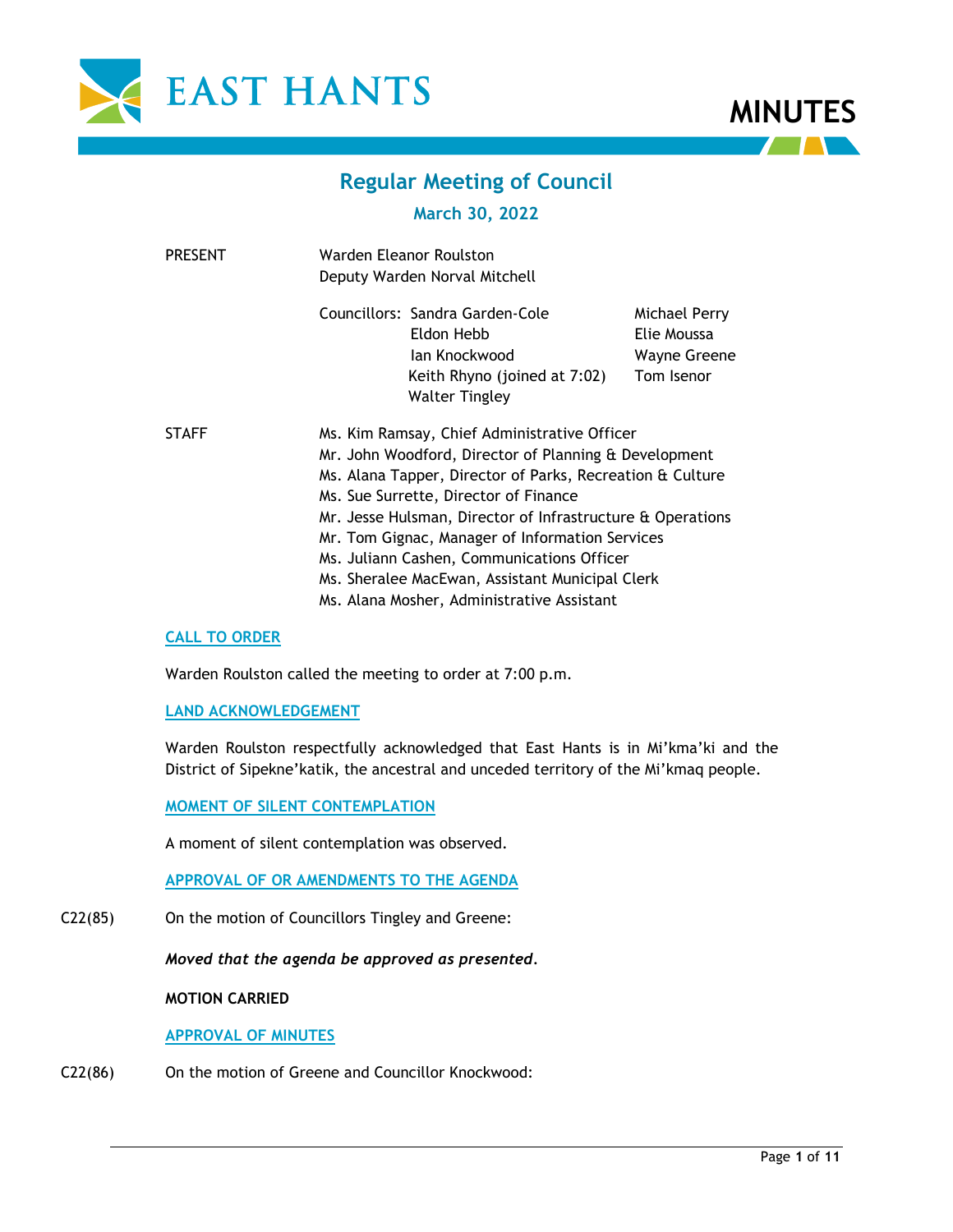*Moved that the minutes of the February 23, 2022 Regular Meeting of Council be approved.* 

#### **MOTION CARRIED**

#### **CORRESPONDENCE FOR INFORMATION**

A complete copy of "Correspondence for Information" is attached to and forms part of the agenda.

**ITEM 68 - LETTER TO LONG LAKE PROPERTY OWNERS REGARDING ENFORCEMENT OF DEVELOPMENT AGREEMENT**

Deputy Warden Mitchell expressed vegetation concerns and Councillor Moussa commented on enforcement penalties.

#### **CORRESPONDENCE FOR DECISION**

A complete copy of "Correspondence for Decision" is attached to and forms part of the agenda.

**ITEM 87 - MUNICIPAL ALCOHOL PROJECT (MAP) - UPDATE**

C22(87) On the motion of Councillors Greene and Moussa:

A. Tapper

*Moved that Council direct Staff to notify the Nova Scotia Health Authority that East Hants is unable to take a lead role in the Municipal Alcohol Project as requested.*

#### **MOTION CARRIED**

**ITEM 82 - CHECK IN WITH COUNCIL - MOTION C20(8) – INVITATION TO POLITICAL LEADERS**

C22(88) On the motion of Councillor Perry and Deputy Warden Mitchell:

CAO

CAO

*Moved that Council repeal Motion C20(8) as read.*

#### **MOTION CARRIED**

C20(8)

Repealed that Council accept the request to meet with the Nova Scotia NDP Leader, Gary Burrill at a future Executive Committee meeting and to extend the invitation to the other parties within provincial government.

C22(89) On the motion of Councillors Perry and Greene:

*Moved that Council invite all MLAs for East Hants, and extend the invite to Mr. Paul Prosper from the Assembly of First Nations to a future Executive Committee Meeting, or another meeting (opportunity to attend the MLA meeting or a separate meeting).*

**MOTION CARRIED**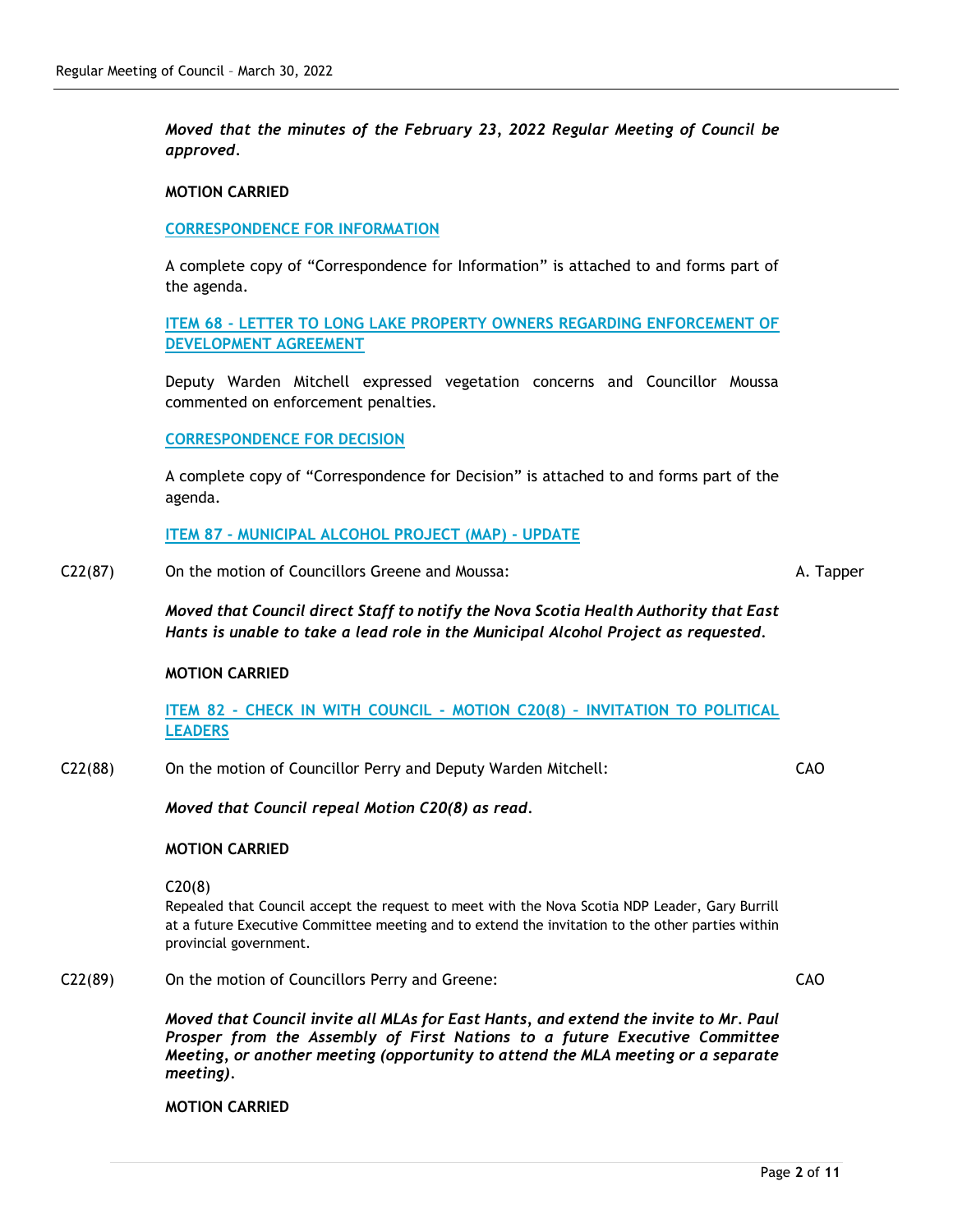Seven (7) voting in favour, Four (4) voting against with Councillors Rhyno, Hebb, Greene and Moussa voting nay.

**ITEM 54 - LETTER OF INTEREST FOR 821 BURNTCOAT ROAD FROM ROD HAMILTON**

C22(90) On the motion of Councillors Greene and Tingley:

A. Clarkson

*Moved that Council direct staff to bring a report back to Council for surplus property options (for land at 821 Burntcoat Road)*

#### **MOTION CARRIED**

**COMMITTEE REPORTS:**

**CORPORATE & RESIDENTIAL SERVICES COMMITTEE**

Councillor Perry, as Chairperson of the Corporate & Residential Services Committee, presented the report on the Corporate & Residential Services Committee from the meeting held on March 22, 2022. The minutes from that meeting were made available to all members of Council. The following motions came forward as a result of that meeting:

#### **ENFIELD EARTHKEEPERS**

C22(91) On the motion of Councillors Perry and Greene:

CAO/ A. Clarkson

*Moved that Council authorize the CAO to enter into a new lease agreement with the Enfield Earthkeepers for the Former CN Train Station for a term of three (3) years, ending July 31, 2025, with a two (2) year option to renew; the agreement is to include annual reporting requirements.*

## **MOTION CARRIED**

Ten (10) voting in favour, one (1) voting against with Councillor Rhyno voting nay.

**DISCUSSION OF COUNCIL & PUBLIC MEMBER MANDATORY PROOF OF VACCINATION POLICY**

C22(92) On the motion of Councillors Perry and Greene:

*Moved that Council rescind the Council & Public Member Mandatory Proof of Vaccination Policy.*

## **MOTION CARRIED**

**NSFM SPRING CONFERENCE DELEGATION SELECTION**

C22(93) On the motion of Councillors Perry and Moussa: S. MacEwan S. MacEwan

CAO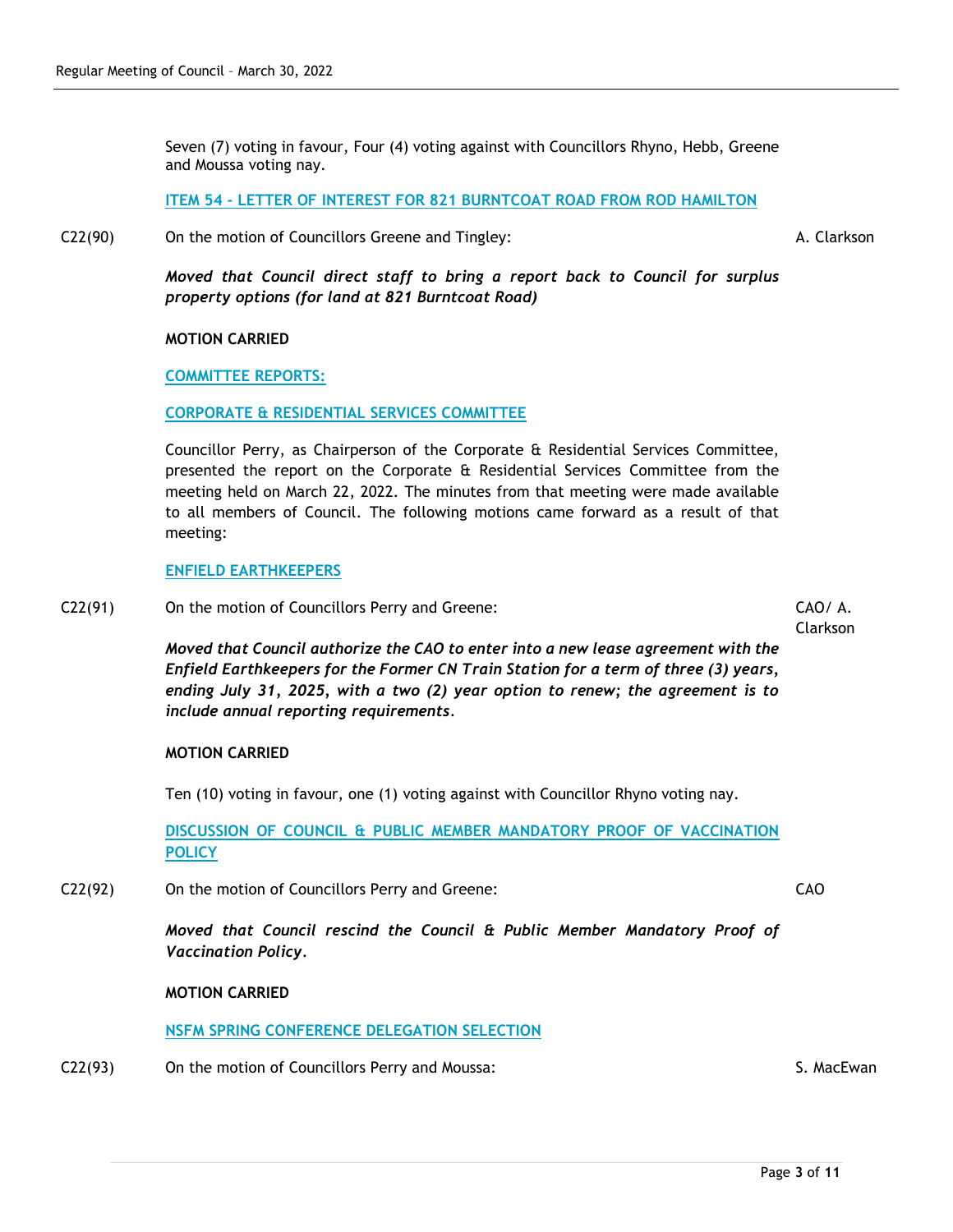*Moved that Council approve the following delegates to the NSFM Spring Workshop 2022:*

- *Sheralee MacEwan, Assistant Municipal Clerk*
- *Warden Eleanor Roulston*
- *Deputy Warden Norval Mitchell*
- *Councillor Tom Isenor*
- *Councillor Sandra Garden-Cole (depending on work commitments)*

#### **MOTION CARRIED**

#### **FCM NOMINATIONS TO FCM BOARD OF DIRECTORS**

C22(94) On the motion of Councillors Perry and Hebb:

*Moved that Council submit Deputy Warden Mitchell as a candidate for the FCM Board of Directors Election, and that the Municipality provide confirmation that they will support the nomination and agree to fund the necessary travel /accommodation costs for the position.*

#### **MOTION CARRIED**

# **UPDATE TO STREETLIGHT POLICY**

C22(95) On the motion of Councillors Perry and Greene:

*Moved that Council approve the changes to the Street Lighting Council Policy as attached to the Executive Committee agenda dated March 22nd, 2022.*

## **MOTION CARRIED**

## **SOUTH RAWDON COMMUNITY HALL**

C22(96) On the motion of Councillors Perry and Moussa:

*Moved that Council deem the South Rawdon Hall property, PID 45126349, surplus to municipal needs; authorize staff to call for expressions of interest to purchase the former South Rawdon Community Hall Property, PID 45126349, on an as-iswhere-is basis, with submissions to be brought to Council for consideration and direction; and, that any costs incurred for mothball activities be funded through year end surplus or Professional Services reserves up to an amount of \$8,000.*

## **MOTION CARRIED**

C22(97) On the motion of Councillor Perry and Deputy Warden Mitchell:

*Moved the adoption of the report.*

#### **MOTION CARRIED**

#### **AUDIT COMMITTEE**

S. Surrette

A. Clarkson

CAO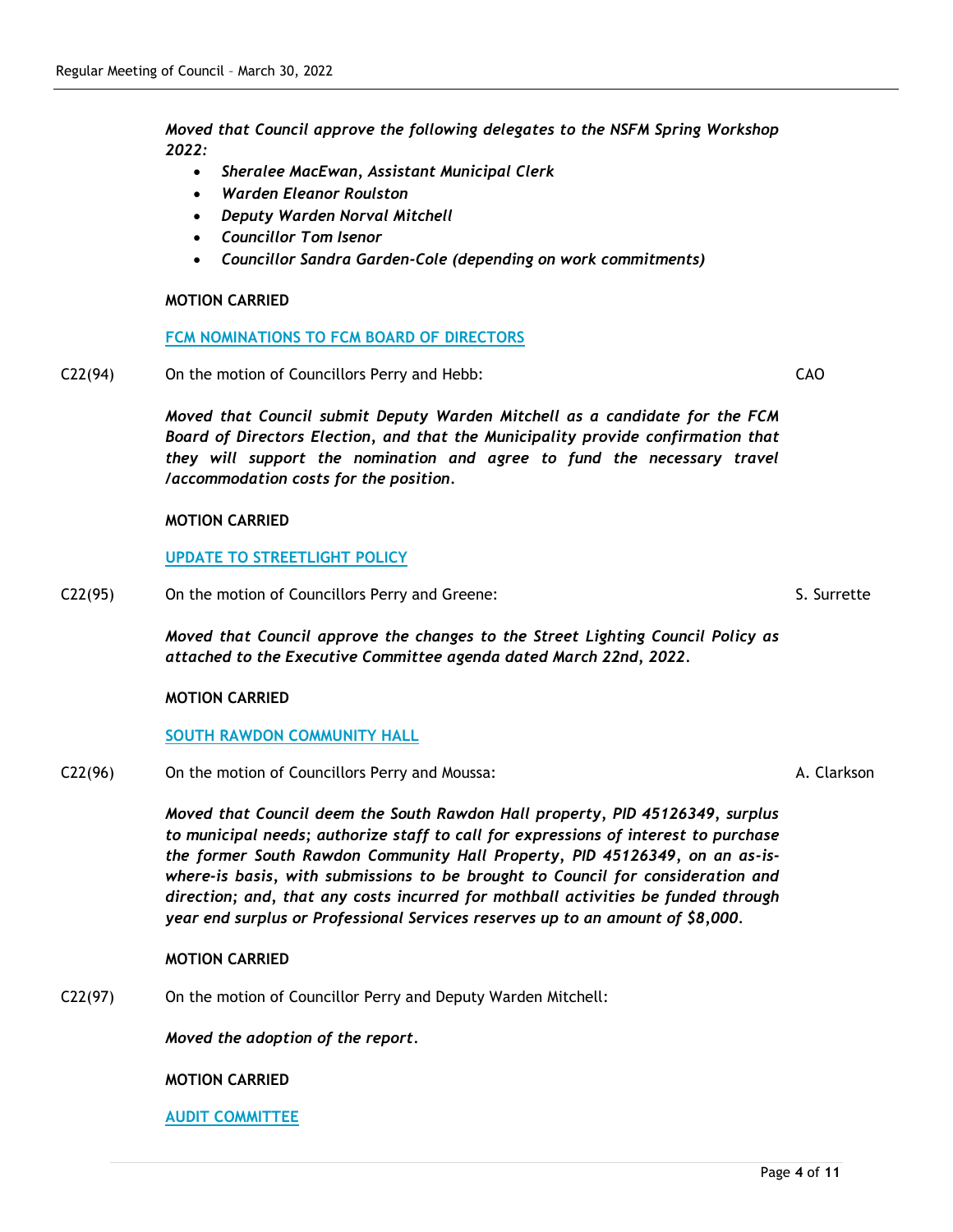Councillor Perry, as Chairperson of the Audit Committee, presented the report on the Corporate & Residential Services Committee from the meeting held on March 30, 2022. The minutes from that meeting were made available to all members of Council. No motions came forward as a result of that meeting.

The Committee received a presentation from Robert Anthony, CPA, from Deloitte on the 2021/2022 Audit Service Plan.

## **PLANNING ADVISORY COMMITTEE**

Councillor Greene, as Chairperson of the Planning Advisory Committee, presented the report on the Planning Advisory Committee from the meeting held on March 22, 2022. The minutes from that meeting were made available to all members of Council. The following motions came forward as a result of that meeting:

## **PRESENTATION - MELVIN LAKE WIND FARM PROJECT**

Bill MacLean, President of Community Wind Farms Inc. presented information on the proposed "Melvin Lake Wind Farm Project" in the Mount Uniacke area at the Executive Committee held March 22, 2022.

**GREG BURKE - FIRST READING OF AMENDMENTS AND INITIAL CONSIDERATION OF DEVELOPMENT AGREEMENT**

C22(98) On the motion of Councillors Greene and Moussa:

J. Woodford

*Moved that this application (PLN21-007) from Greg Burke for storage use be refused.*

## **MOTION CARRIED**

Ten (10) voting in favour, one (1) voting against with Councillor Knockwood voting nay.

**SCOTT BLOIS - INITIAL REPORT FOR REZONING AND REDESIGNATION TO VILLAGE CORE (VC)**

C22(99) On the motion of Councillors Greene and Hebb:

J. Woodford

*Moved that Council authorize staff to schedule a public information meeting to consider an application from Scott Blois to amend the MPS and LUB by changing the designation and zone of PID 45084894 to Village Core (VC).*

## **MOTION CARRIED**

C22(100) On the motion of Councillors Greene and Perry:

*Moved the adoption of the report.*

**MOTION CARRIED**

**PARKS, RECREATION AND CULTURE COMMITTEE**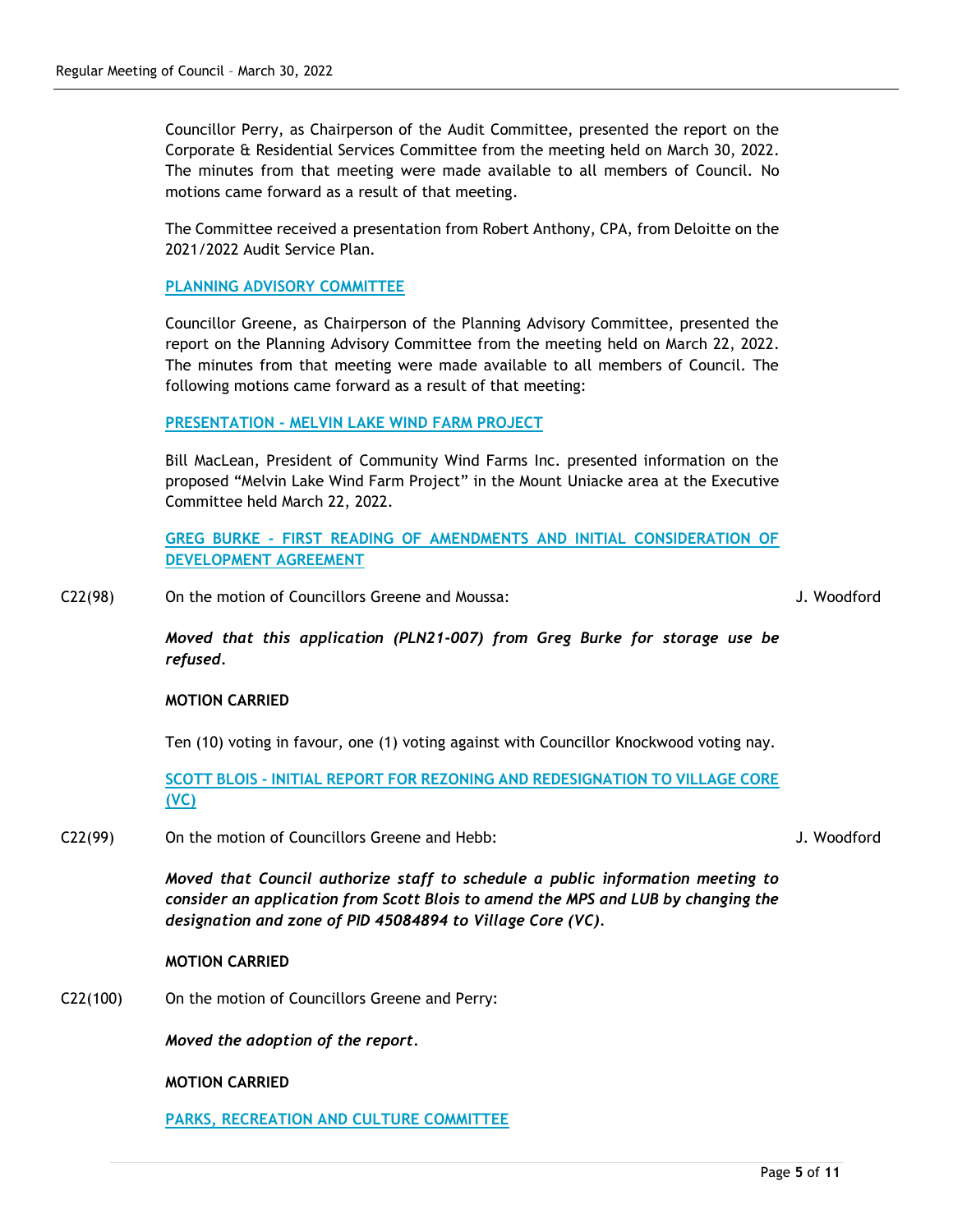Councillor Rhyno, as Chairperson of the Parks, Recreation & Culture Committee, presented the report on the Corporate & Residential Services Committee from the meeting held on March 22, 2022. The minutes from that meeting were made available to all members of Council. The following motions came forward as a result of that meeting:

**MAJOR SPECIAL EVENT GRANT REQUEST - MARITIME CUP - JUNIOR C HOCKEY CHAMPIONSHIPS**

C22(101) On the motion of Councillors Rhyno and Greene:

*Moved that the Maritime Hockey North Junior Championships be awarded \$5,000 in support of the Maritime Junior "C" Hockey Championships through the Major Special Events Grant reserve.*

## **MOTION CARRIED**

# **PLAYGROUND STRATEGY**

C22(102) On the motion of Councillors Rhyno and Moussa:

*Moved the adoption of the East Hants Playground Development Strategy, dated December 2021, with addition of changes to the regional language, and a definitive comment to be added to the report regarding the statistics in the rural area.*

## **MOTION CARRIED**

## **DIVERSITY & INCLUSION STRATEGY**

C22(103) On the motion of Councillors Rhyno and Greene:

*Moved that Council approve the proposed Parks, Recreation and Culture Diversity and Inclusion Strategy dated January 2022 and repeal the Special Needs Policy last updated in 1993.*

## **MOTION CARRIED**

## **DISTRICT RECREATION FUND (DRF) GRANTS 2022-2023**

C22(104) On the motion of Councillors Rhyno and Hebb:

*Moved* (later amended) *that Council approve District Recreation Funding 2022-2023 (Intake 1) based on discussion as follows:*

- *Milford Recreation Association \$7,245 (Dist. 3)*
- *Nine Mile River Trails Association \$3,000 (Dist. 1), \$3,559 (Dist. 2), \$10,723 (Dist. 3), \$10,000 (Dist. 10) for a total of \$27,282*
- *Hants North Baseball Association \$426 (Dist. 5), \$426 (Dist. 6), \$426 (Dist. 11) for a total of \$1,278*

A. Tapper

A. Tapper

A. Tapper

A. Tapper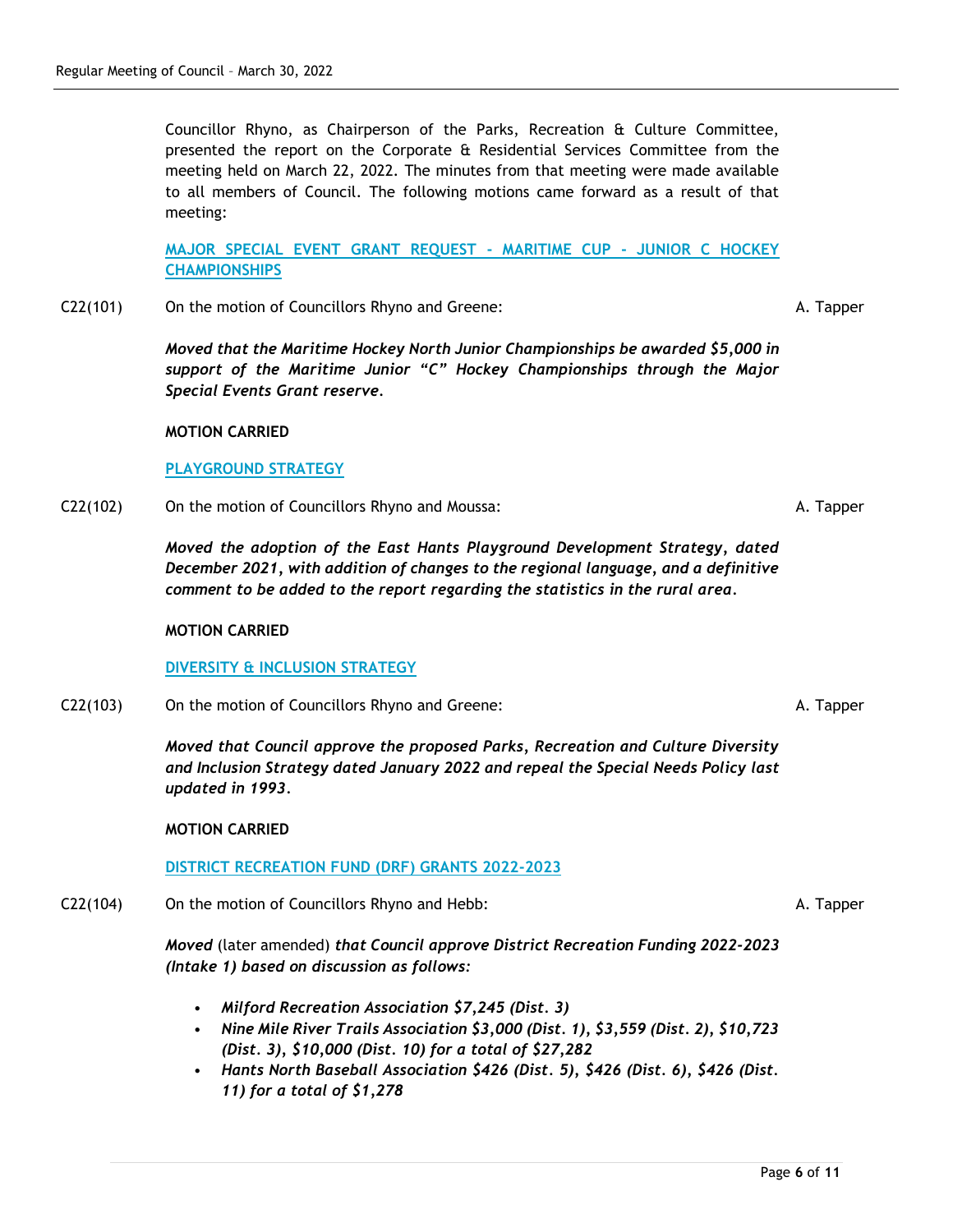- *M&M Recreation Association \$2,000 (Dist. 5), \$6,843 (Dist. 6) for a total of \$8,843*
- *Tenecape Community Club \$5,865 (Dist. 6)*
- *Mount Uniacke Mustang Fastpitch Association \$8,722.50 (Dist. 8), \$8,722.50 (Dist. 9) for a total of \$17,445*
- *EH Horne School Preservation Society \$2,830 (Dist. 1), \$5,659 (Dist. 10) for a total of \$8,489.*
- C22(105) On the motion of Councillors Greene and Garden-Cole:

*Moved to amend Motion C22(104) to adjust the M&M Recreation Association to: \$2,000 (Dist. 5) and \$4,843 (Dist. 6) for a total of \$6,843.* 

# **AMENDMENT CARRIED** AMENDED MOTION CARRIED

For further clarification, Motion C22(104) is as follows:

*That Council approve District Recreation Funding 2022-2023 (Intake 1) based on discussion as follows:*

- *Milford Recreation Association \$7,245 (Dist. 3)*
- *Nine Mile River Trails Association \$3,000 (Dist. 1), \$3,559 (Dist. 2), \$10,723 (Dist. 3), \$10,000 (Dist. 10) for a total of \$27,282*
- *Hants North Baseball Association \$426 (Dist. 5), \$426 (Dist. 6), \$426 (Dist. 11) for a total of \$1,278*
- *M&M Recreation Association \$2,000 (Dist. 5), \$4,843 (Dist. 6) for a total of \$6,843*
- *Tenecape Community Club \$5,865 (Dist. 6)*
- *Mount Uniacke Mustang Fastpitch Association \$8,722.50 (Dist. 8), \$8,722.50 (Dist. 9) for a total of \$17,445*

*EH Horne School Preservation Society \$2,830 (Dist. 1), \$5,659 (Dist. 10) for a total of \$8,489.*

Councillor Hebb expressed thanks for support of the Nine Mile River Trails grant.

**VOLUNTEER NOMINATIONS 2022**

## C22(106) On the motion of Councillor Rhyno and Deputy Warden Mitchell:

A. Tapper

*Moved that Council approve the "Shining Star" nominees provided to date; approve the nomination forwarded by email to Council for the "Model Volunteer Award" and be designated to represent the Municipality of East Hants at the 2023 Provincial Volunteer Awards; and, approve that the location for the 2022 event be relocated to the Rawdon Fire Hall and host in Mount Uniacke at the next available time when the facilities can accommodate.*

## **MOTION CARRIED**

C22(107) On the motion of Councillor Rhyno and Deputy Warden Mitchell: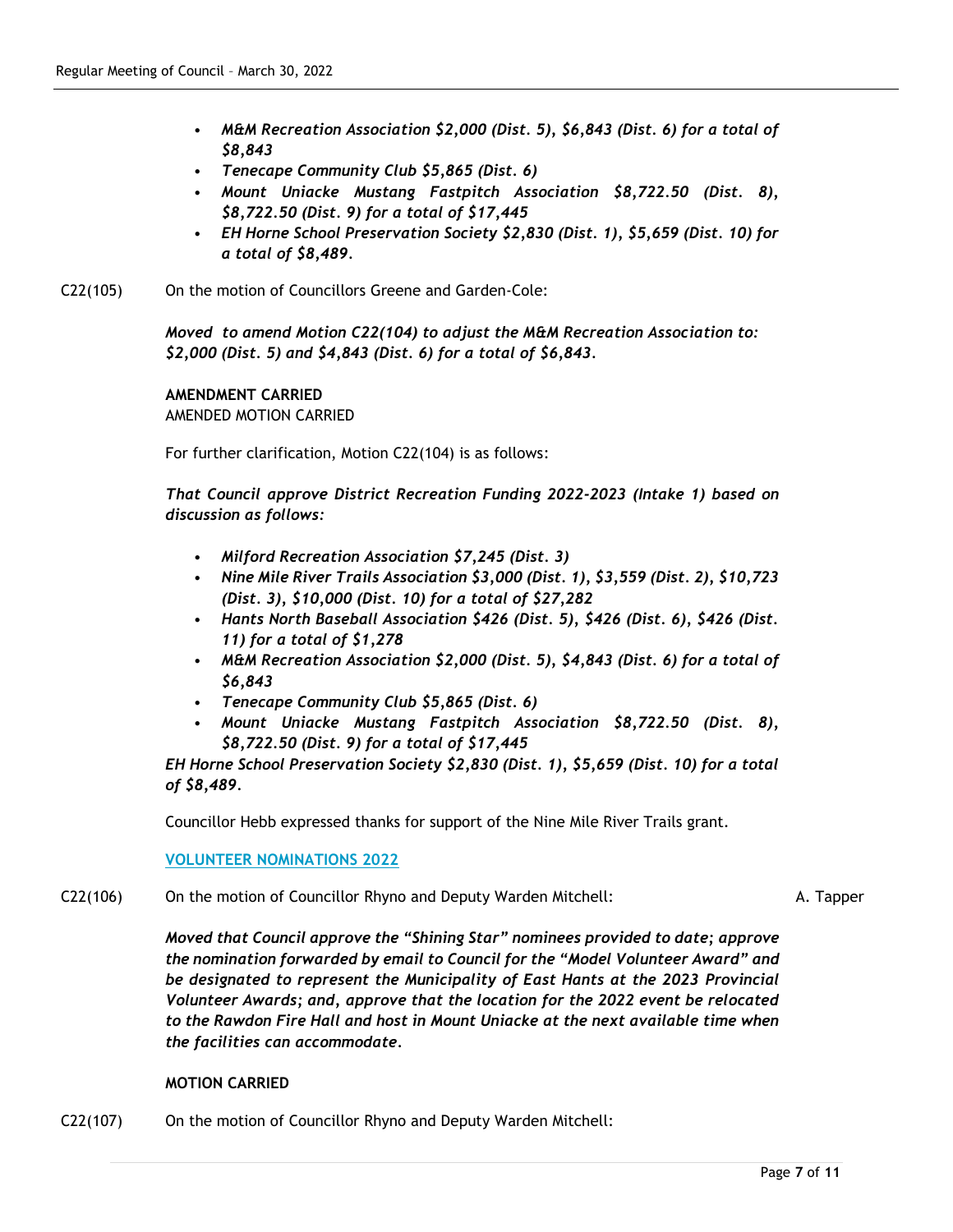#### *Moved the adoption of the report.*

#### **MOTION CARRIED**

#### **INFRASTRUCTURE & OPERATIONS COMMITTEE**

Councillor Moussa, as Chairperson of the Infrastructure & Operations Committee, presented the report on the Infrastructure & Operations Committee from the meeting held on March 22, 2022. The minutes from that meeting were made available to all members of Council. The following motions came forward as a result of that meeting:

#### **WINTER ROAD EFFICIENCIES**

C22(108) On the motion of Councillors Moussa and Greene:

*Moved that Council not change programming approach until such time as the road ownerships between the Municipality and Province change to a less spread out and complex governance model.*

#### **MOTION CARRIED**

#### **SOLID WASTE TIPPING FEES POLICY**

C22(109) On the motion of Councillors Moussa and Hebb:

*Moved that Council adopt the proposed amendments to the Solid Waste Tipping Fee Council Policy as attached to the Executive Committee agenda dated March 22, 2022, which includes a rate increase of 2-3% annually, based on material type.*

#### **MOTION CARRIED**

#### **ROADS SNOW REMOVAL BUDGET**

C22(110) On the motion of Councillors Moussa and Greene:

*Moved that Council approve up to \$120,000 in additional budget for the ROADS snow clearing budget for fiscal year 2021-22 and that these funds be taken from the 2021-2022 surplus or, in the event of a shortfall, the Roads Snow Clearing operating reserve.*

#### **MOTION CARRIED**

C22(111) On the motion of Councillors Moussa and Hebb:

*Moved the adoption of the report.*

**MOTION CARRIED**

**EAST HANTS SOURCE WATER PROTECTION COMMITTEE**

Page **8** of **11**

J. Hulsman

J. Hulsman

J. Hulsman

7:59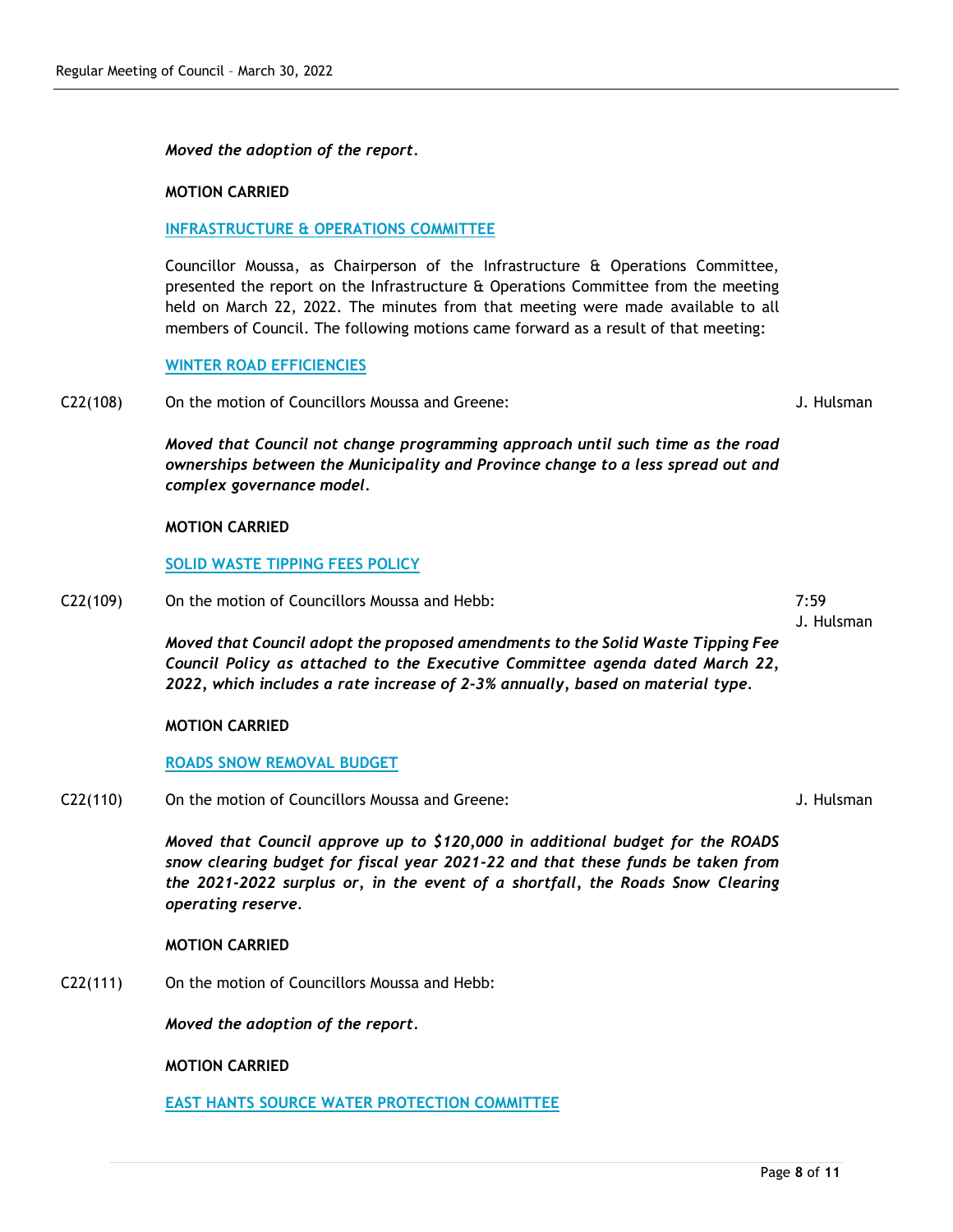Councillor Garden-Cole, as Chairperson of the East Hants Source Water Protection Committee, presented the report on the East Hants Source Water Protection Committee from the meeting held on March 10, 2022. The minutes from that meeting were made available to all members of Council. The minutes from that meeting were made available to all members of Council. No motions came forward as a result of that meeting.

C22(112) On the motion of Councillors Garden-Cole and Hebb:

*Moved the adoption of the report.*

#### **MOTION CARRIED**

#### **RATIFICATION - LAND PURCHASE - BURNTCOAT HEAD PARK**

C22(113) On the motion of Councillors Greene and Moussa:

*Moved that Council authorize the CAO to enter into an agreement of purchase and sale for PID #45108339, Burntcoat Road, for a purchase price not to exceed \$264,000.*

## **MOTION CARRIED**

**RESOLUTION - FCM BOARD OF DIRECTORS NOMINATION (DEPUTY WARDEN MITCHELL)**

C22(114) On the motion of Councillors Perry and Knockwood:

*Moved that Council pass the recommended resolution as presented.*

#### **MOTION CARRIED**

**SECOND READING - BYLAW F-400-7, AN AMENDMENT TO BYLAW F-400, EXEMPTION FROM TAXATION BYLAW**

C22(115) On the motion of Councillor Rhyno and Deputy Warden Mitchell:

*Moved that Council give second reading to By-law F-400-7, an amendment to Bylaw F-400, Tax Exemption By-law, and be amended to reflect the following changes:* 

- *Remove Property #7857012, East Hants Arena Association*
- *Remove Property #7857020, East Hants Arena Association*
- *Remove Property #03397645, Trustees of Clarksville Community Hall*
- *Correct name of Property #01360884 to read East Noel Heritage Schoolhouse Society*

#### **MOTION CARRIED**

**WARDEN'S REPORT**

Deputy Warden Mitchell assumed the Chair. **8:09** November 2014

CAO/A. Clarkson

CAO

A. Tapper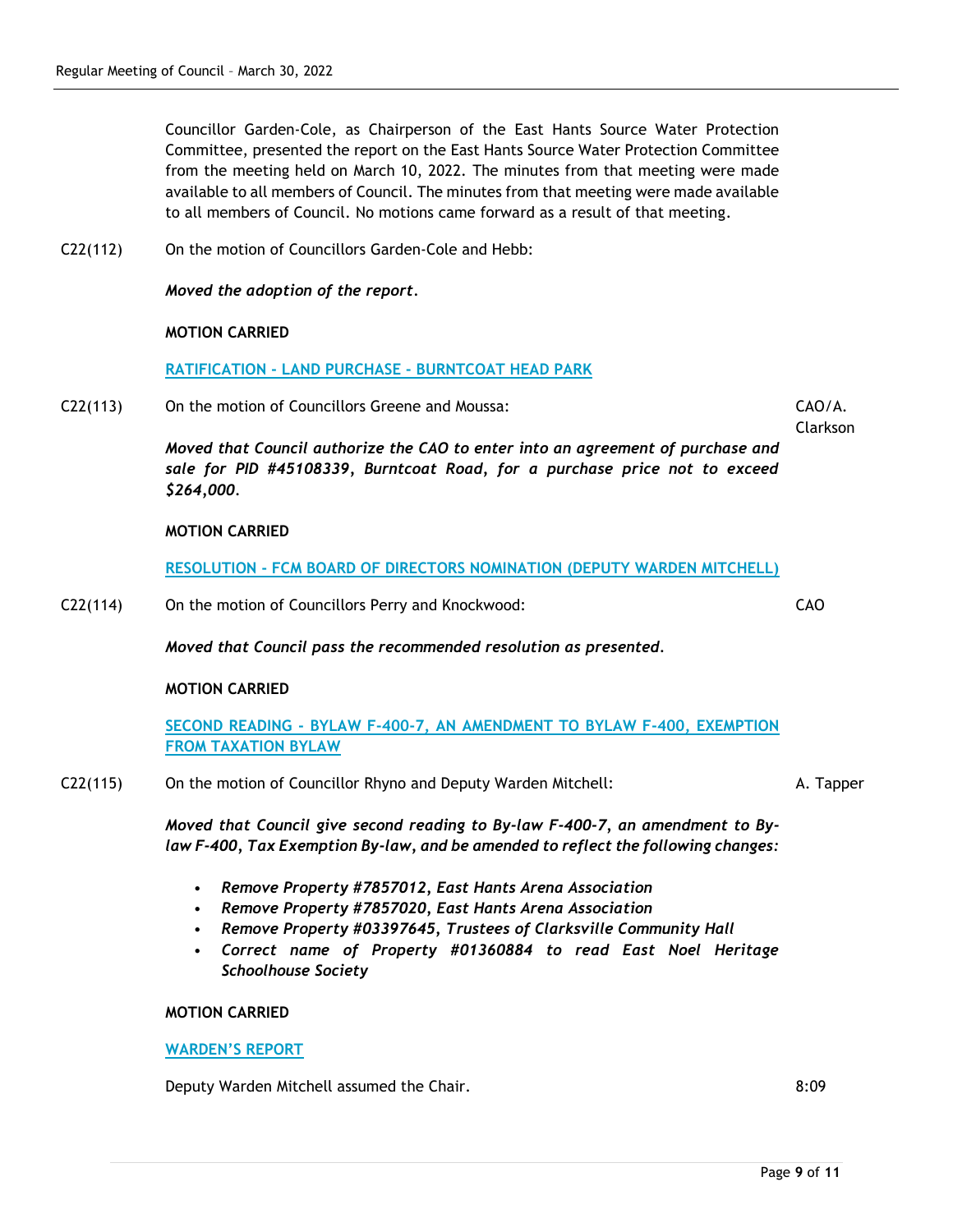The Warden provided a verbal report on her recent activities.

Warden Roulston resumed the Chair.

**BUSINESS FROM COUNCILLORS**

Councillors provided verbal reports on their recent activities.

**GORMANVILLE RESIDENTS ADDRESS CHANGE**

C22(116) On the motion of Councillors Greene and Moussa:

*Moved that Council direct staff to write a letter to Canada Post asking if there was an oversight with the naming of the communities, in particular Gormanville (not North Noel Road) along Highway 354, and correct the naming if it is an error.*

#### **MOTION CARRIED**

**TOWERVIEW COURT & LOGAN DRIVE SEWER AND STORMWATER ISSUES**

C22(117) On the motion of Councillor Tingley:

*Move to add \$40,000 to the 2022/2023 Budget for video inspections on the affected properties.*

The Chair called for a seconder three times. The motion was not seconded.

#### **MOTION LOST**

**SETTING DATE & TIME OF NEXT REGULAR MEETING OF COUNCIL**

C22(118) On the motion of Councillors Greene and Deputy Warden Mitchell: 8:40

> *Moved that the Regular Meeting of Council (Policy) be held on April 19, 2022 and the Regular Meeting of Council be held on April 27, 2022.*

#### **MOTION CARRIED**

**(IN CAMERA) CONTRACTUAL ISSUES & CAO PRIORITIES**

C22(119) On the motion of Councillors Deputy Warden Mitchell and Moussa:

*Moved that Council move to an In-Camera Session regarding various contractual, legal and land matters at 8:28 p.m.*

#### **MOTION CARRIED**

The Council returned to open meeting at 10:48 p.m.

The Warden reported that Council met in camera to discuss contractual matters.

J. Woodford